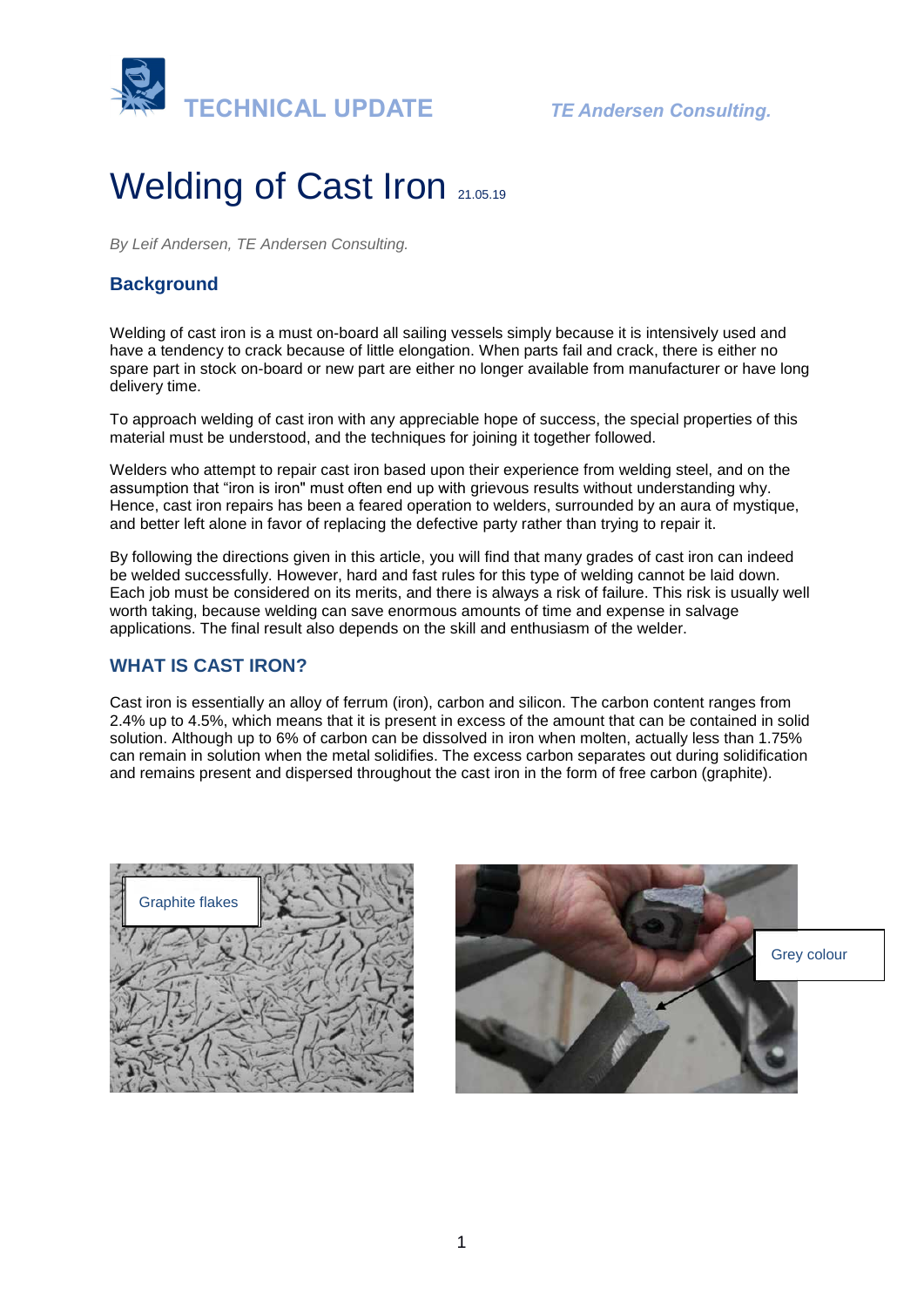

Two of the factors, which influence the amount of carbon, which separate out when the cast iron solidifies are the length of time it takes to solidify and the amount of silicon that is present. Silicon tends to drive out any carbon in solution as graphite if it is given enough time and temperature. Thus, the percentage of free graphite is a function of the cooling rate.

This excess carbon is the reason for many of the desirable properties of cast iron, such as high fluidity, low shrinkage, high damping capacity on vibrations and ready machinability.

However, the carbon is also source of problems. Due to its high content, the cast iron is brittle and has very little elongation when subjected to strain (Steel 20% elongation, Cast Iron 1% elongation). Because of this, it cracks easily when subjected to local heating and cooling, as is the case when welding. Thus, the welding properties of cast iron differ from those of steel.



While steel melts at approximately 1450°C (2642°F), the high carbon content of cast iron lowers the melting point to 1100 - 1300°C (2112 – 2372°F) depending on type, making it easier to melt and allowing it to run freely into a mold to assume the shape intended for the casting. On board ships cast iron has found wide usages as for instant engine blocks, heads, liners, water jackets, transmissions, pump and valve housings, manifolds, pipe fittings, cargo lines, etc.

There are five common types of cast iron: Grey, White, Malleable, Ductile and High alloy. These different cast irons cannot be identified by chemical analysis alone. It is the form of the excess carbon that determines the kind of iron that the melt becomes. With regard to the fifth type, high alloy cast iron, this is obtained by adding quantities of alloying elements to grey, white or ductile irons. In the following, we shall look at the characteristics of **Grey cast iron**

Grey cast iron is the least expensive and most commonly used of all cast metals. The raw materials pig iron, cast iron scrap, steel scrap, limestone and coke - are all relatively inexpensive. We estimate that approximately 90% of all cast iron is in the form of grey iron.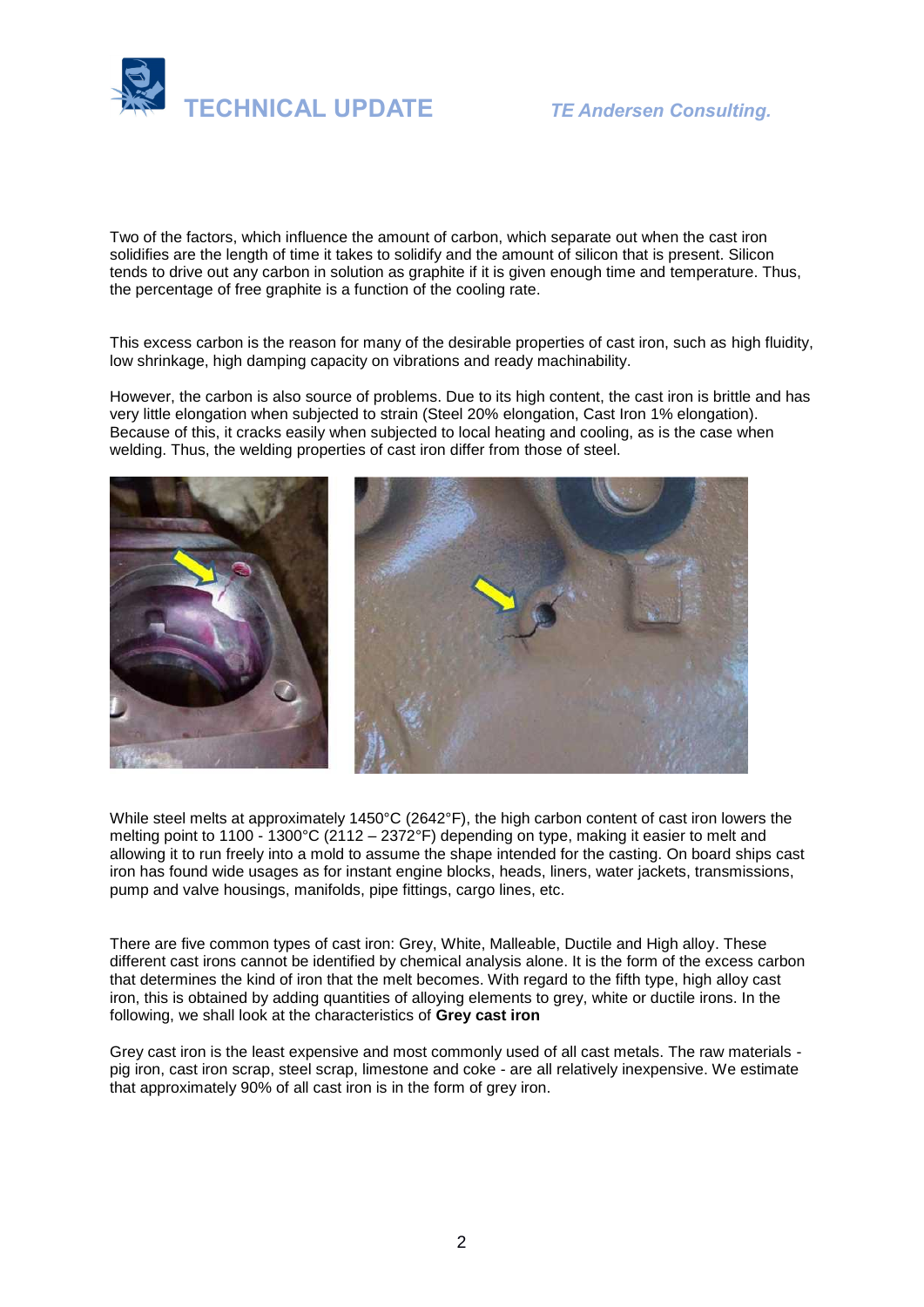

When using casting molds of sand, the molten metal gets a slow rate of cooling. This gives most of the carbon time to collect as graphite flakes between the iron crystal borders. In small or thin-walled parts, the graphite is evenly dispersed throughout the material. In large-dimension castings, the material near the surface will contain comparatively small graphite flakes, as this is the part of the casting, which will cool off first. In the middle, the material will cool slower and contain fewer, but larger flakes.

The presence of the graphite flakes promotes ready machinability, useful damping properties and resistance to wear. However, the flakes also serve as crack-indicators, and grey cast iron cannot be bent or forged to shape, neither in cold nor in red-hot condition. Due to the presence of free graphite, a fracture will have a grey appearance, which gives the alloy its name.

The wide range of strengths in grey irons, from 137 MPa (19870 psi) to more than 390 MPa (56565 psi), plus manufacturing economy, explains the extensive use of these irons where high resistance to dynamic stress is not a governing factor.

General analysis of grey cast iron:

| Carbon      | $3.0 - 3,25%$ |
|-------------|---------------|
| Silicon     | $2,0 - 2,4%$  |
| Sulphur     | 0,2% maximum  |
| Phosphorous | 0,2% maximum  |
| Manganese   | $0,6 - 0,7%$  |
| Ferrum      | Rest.         |

## **HOW TO IDENTIFY CAST IRON**

Cast iron will, as the name implies, always be in the form of casting. Castings have one thing in common; they will have no welded joints, and they will have a visible casting line from the two halves of the mold.

One can easily identify a copper alloy or an aluminum alloy casting by their color. However, to distinguish between cast steel and cast iron by appearance alone is not easy. To help us establish which metal a casting is made from, we have a couple of easy tests.

The perhaps simplest method to distinguish cast iron from cast steel is to use a hammer and chisel on a place of the casting where a little chiseling will do no harm. Cast steel when chiseled will form a continuous chip, while the cast iron forms no chip but comes away in small fragments.



A spark test will also give ready identification between the types of ferrous metals. Cast iron will have weak red sparks, ending in yellow stars. Steel sparks separate at the end into small sparks.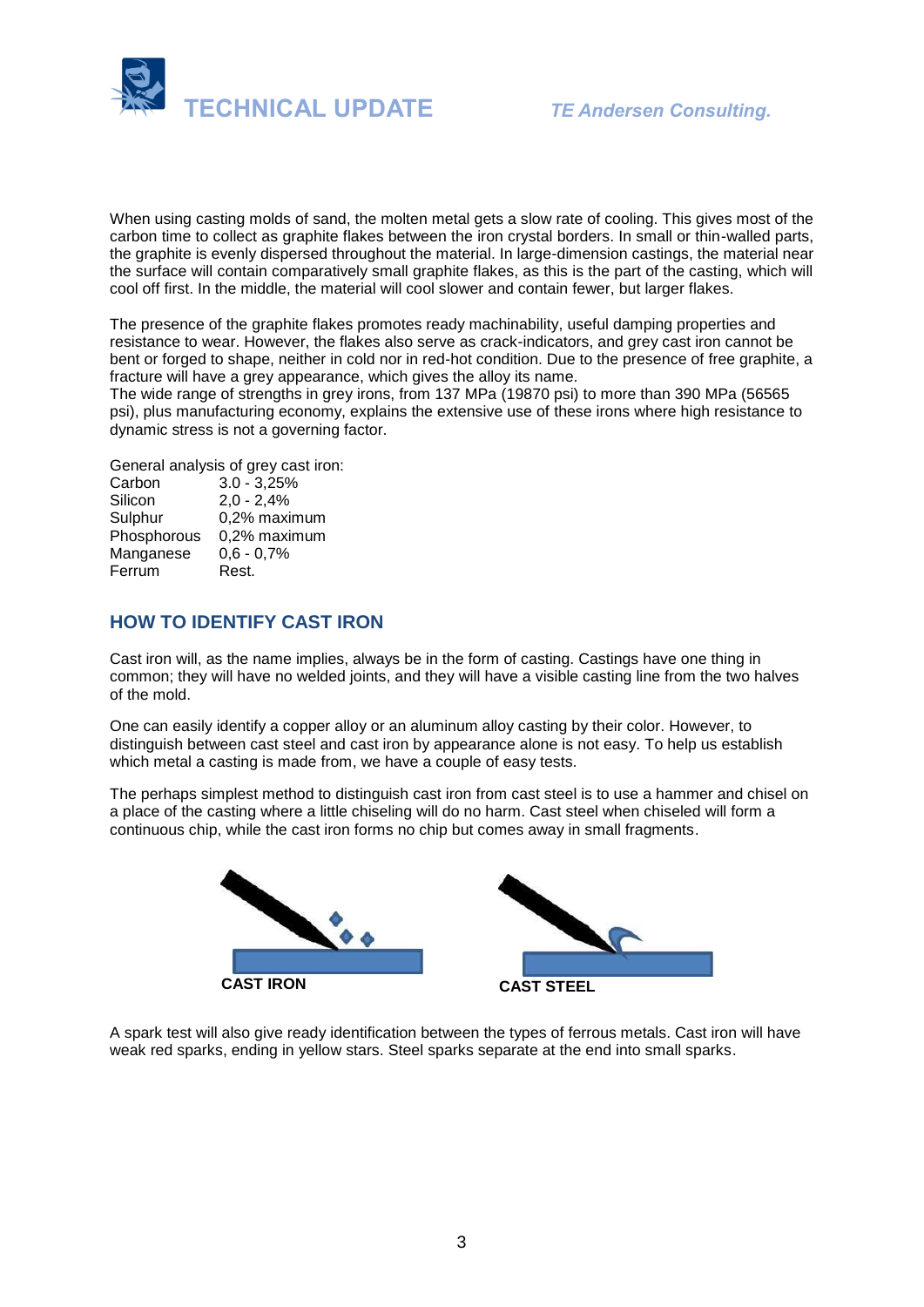

## **EDGE PREPARATION**

First, clean off all oil, grease, rust and paint from the surface, using a brush or by chemical means. Then remove casting skin to a width of 20 mm (25/32") on both sides of the edges to be welded. A grinding machine may be used for this work. Remove imperfections in the weld area, such as blowholes, cracks, fatigue areas and porosities down to sound metal.

If the damage is in the form of a crack in the material, it may be difficult to determine where the crack actually ends. The use of a crack detector set to find the complete extent of the crack is absolutely recommended.

When this has been established, drill 3mm (1/8") holes at a distance of 3mm (1/8") from the ends of the crack. This will prevent the crack from opening further during the repair. Cracks should be "V-ed" or "U-ed" out, using either a grinding machine or by a gouging electrode.



#### **Groove preparation by grinding**

Grind a 90° V-groove as indicated in the sketch below. If the part has broken into two or more pieces, the sides of the fracture should be ground to a 45° bevel.

Sharp corners and edges should be rounded off wherever possible, particularly on surfaces to be machined or filed later. This is necessary to prevent excessive melting of the base material in these areas during the welding process.

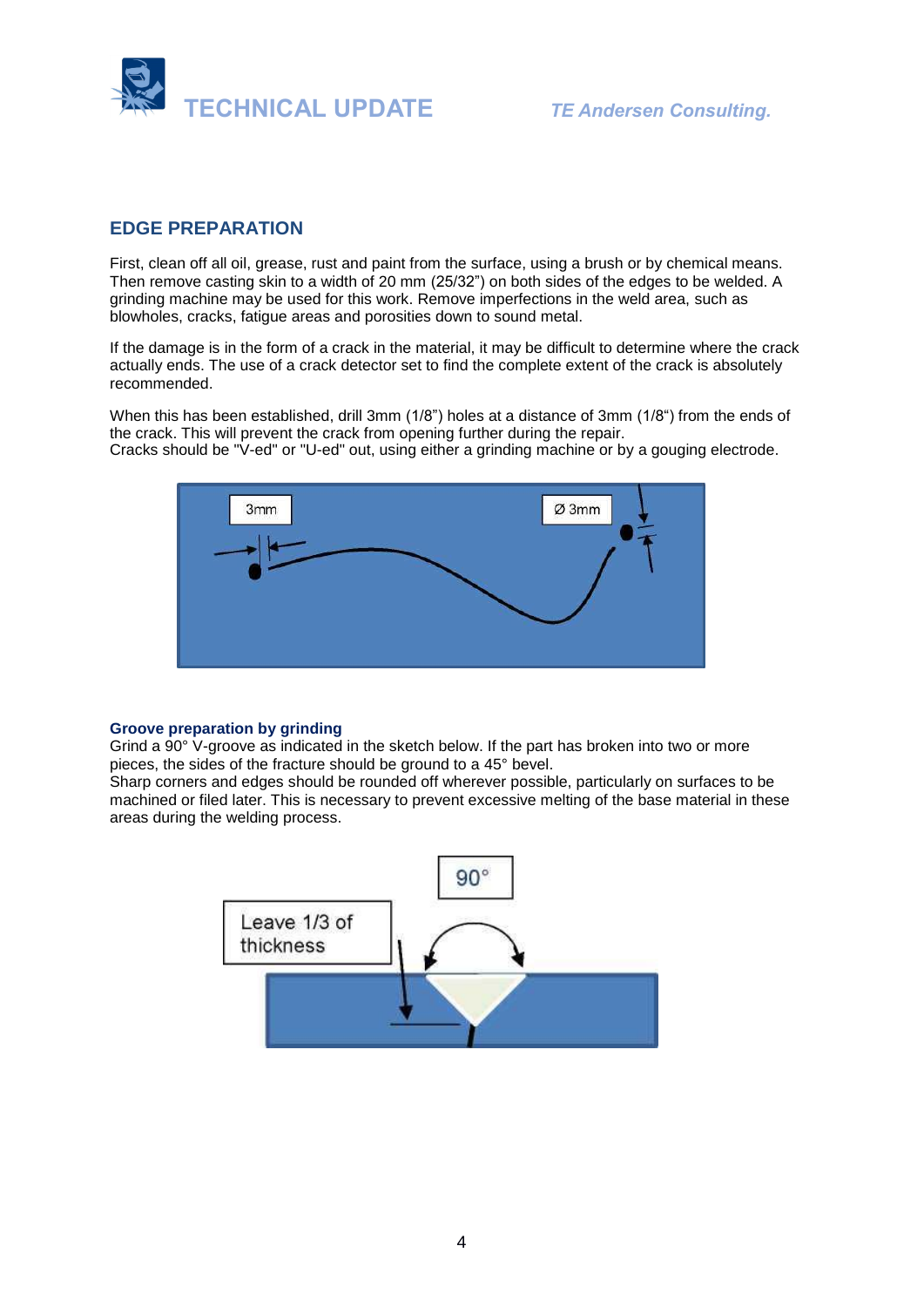

In preparing the casting by grinding, a certain amount of carbon (graphite) is removed from the metal and smeared over the surface to be welded by the grinding wheel. Before any welding can be done this carbon must be removed, as it will otherwise become part of the weld pool and combine with the iron to form a super hard zone of iron carbide in the weld. To avoid this, always remove a thin layer of the surface by a file after completing grinding. Use a steel brush to remove loos material.



#### **Groove preparation by electrode gouging**

The most efficient method of removing unwanted metal and preparing surfaces for welding is to use gouging and chamfering electrode. Cast iron have an open structure and oil might have saturated the carbon flacks. If welded the oil comes boiling out causing porosity in the weld. In order to prevent this the best solution is to gouge out the crack with a gouging electrode. This method of groove preparation requires no other equipment than that used for ordinary arc welding and gives a very attractive U-shaped groove that is clean, bright and makes an ideal base for welding. In addition, it gives the advantage that if the part to be welded is oil-impregnated (as a number of cast iron parts are bound to be), the heat generated by the process will cause the oil to evaporate from the graphite flakes in the welding zone. Another advantage of using a gouging electrode to prepare the metal for welding is the small amount of heat imparted to the casting prior to welding. By removing the chill from the metal welding will be easier. The filler metal will have better flow characteristics and improved welds will be evident.



If the carbon flakes are saturated with oil?

Make use of a gouging electrode to make a grove and at same time burn out the oil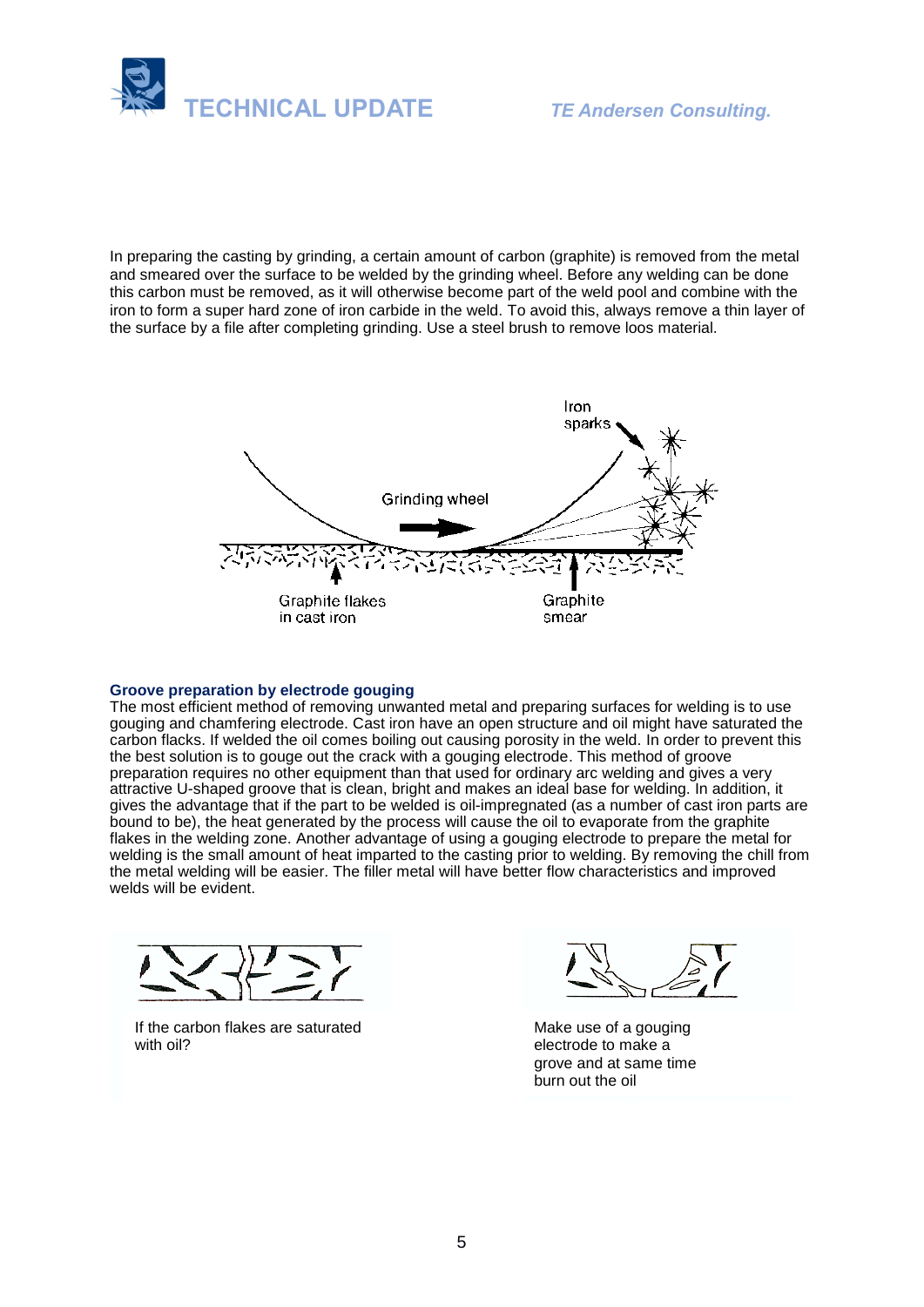

#### **WHICH WELDING METHOD TO CHOOSE?**

There are three alternative methods for joining broken or cracked cast iron parts:

#### **Cold welding by Electric Arc**

"Cold" electric arc welding is primarily used on larger components where preheating is difficult or impossible to arrange. Cold welding is the most common type for repair of cast iron, and the method, which should first be considered.

#### **Hot welding by Electric Arc, Oxy /Acetylene Welding or Brazing**

Hot welding can be used on smaller parts, which can be preheated with the welding torch to 500°C (932°F). As the means for preheating on board will normally be limited to the welding torch, it means that only such parts which are of rather limited size, and which can be dismantled and brought into the workshop can be hot welded on board. After welding, the finished welded part must then be allowed the slowest possible cooling down to room temperature. Burying the piece in kieselguhr, sand or cinders will help to give it a slow cooling rate.

#### **Polymer repair**

In some repair situations, the cast iron is so oxidized that welding is impossible. It can also be that "hot Work" is not allowed. In this kind of situations, Polymer repair products (plastic steel) should be considered.

Cold welding using electric arc welding will in most cases be the only practical alternative and what we will look more closely at.

## **COLD WELDING BY ELECTRIC ARC**

#### **Arc welding electrodes for cast iron**

Below is a short description of the cast iron electrodes commonly in use.

#### **NICKEL ELECTRODES** (AWS A5.15 E Ni-CI):

For use on old, oil-impregnated cast iron and on thin material dimensions. Use this type of electrodes to "butter" the sides of oily cast iron to seal the surface. Then finish the filling-up to join the parts together with NICKEL IRON electrodes, which has grater tensile strength. Do not deposit more than maximum two layers using NICKEL electrodes.

#### **NICKEL IRON ELECTRODES** (AWS A5.15 E NiFe-CI-A):

To be used on cast iron that takes strain, vibrations and sudden loads. Also to be used for joining cast iron to steel, copper alloys and stainless steel. NICKEL IRON electrodes are used for multi-bead welding on heavy gauge material. It has greater tensile strength than NICKEL electrodes.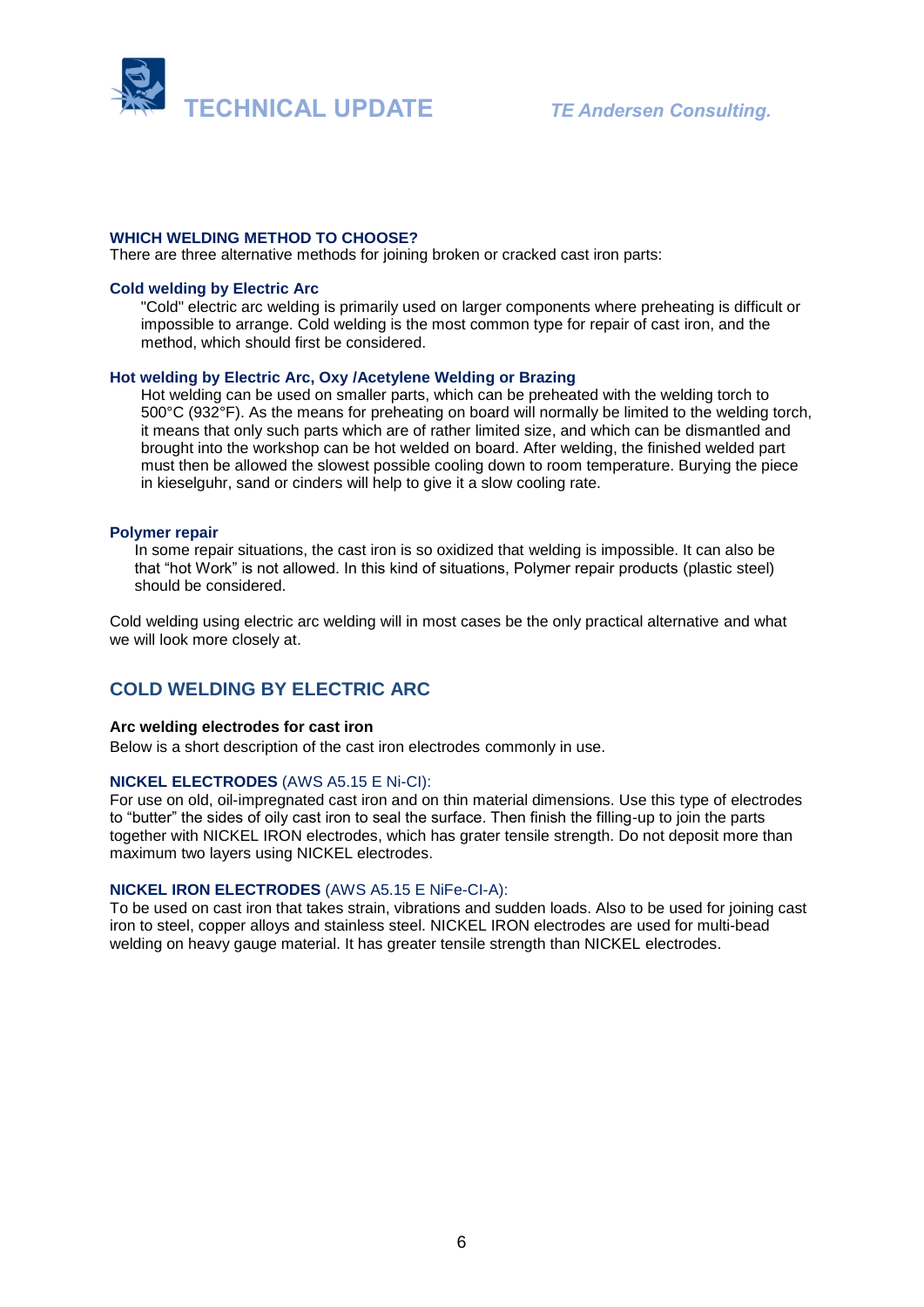

## **WELDING PROCEDURE**

If the necessary equipment for preheating or for achieving the required slow cooling rate is not available, the alternative is "cold" arc welding. The method is so called because of the low heat input to the base material when correctly executed.

On board cold arc welding is by far the most commonly used method, and large cast iron parts, or parts, which are difficult or time-consuming to dismantle, should be cold-welded.

#### **Amperage setting**

When cold welding cast iron a low amperage setting should be used. Thereby deep fusion between the filler material and the base material is avoided. It should be remembered that deep fusion will dig up and bring into the weld pool more graphite than need be. This graphite will give rise to iron carbide, with resulting hard zones when the weld cools off. Deep fusion will also put lots of unwanted heat into the base material with increased risk of cracking.

Recommended amperages are as follows:

| Electrode size<br>mm | Amperage  |
|----------------------|-----------|
| 2,5(3/32")           | $50 - 80$ |
| 3,2(1/8")            | 70-110    |
| 4,0 (5/32")          | 100-140   |
| 5,0(13/64")          | 130-170   |

The above settings are approximate. Setting will vary with the size of the job, type of machine, line load, etc. It is recommended practice to select a setting halfway between the figures and make a trial weld. Nickel electrodes has high ohmic resistance (not a good conductor). If the amperage setting is too high, the electrode may become red hot.

In general, the welding current should be as low as possible, consistent with easy control, flat bead contour, and good wash at the edges of the deposit. The amperages listed are for flat or down hand welding positions. Reduce the amperage range by 5-10% for overhead welding, and about 5% for vertical welding.

To ensure good electric conductivity the return cable clamp should be attached to the workpiece itself if possible.

#### **Choice of polarity**

If the current source is a welding rectifier (DC-machine), the choice of correct polarity will influence very much on the result of the work.

The operator must be aware of the effects of the different polarities, as the heat input and the melting of the base material varies considerably according to the polarity selected.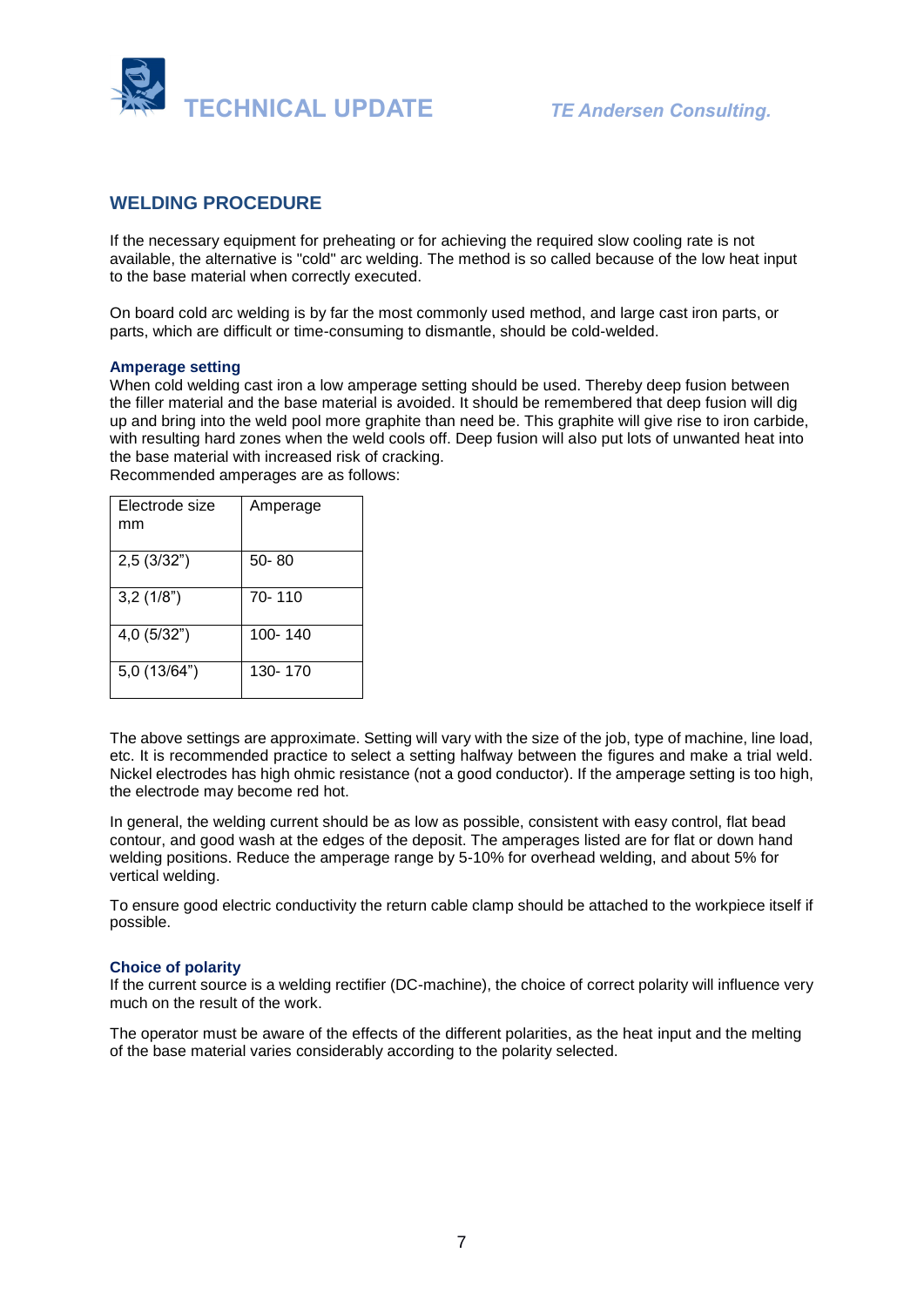

If the electrode is connected to the minus pole of the machine (straight polarity), we get high concentrated heat input to the base material. This will cause excessive melting and digging into the material. In addition to contaminants such as phosphorous and sulphur, cast iron contains quantities of the gases nitrogen, oxygen, carbon dioxide and carbon monoxide. Excessive melting will bring unwanted quantities of these impurities into the weld. The more impurities contained in the base material the lower the quality of the weld metal.



The high heat input will also cause the formation of iron carbides with hard zones in the weld and the heat-affected area.

If we connect the electrode to the plus pole (reverse polarity), we get a wide, shallow weld zone with minimal amounts of graphite, phosphorous, sulphur and gasses. The low heat input will reduce the formation of iron carbides.

When welding with DC, reverse polarity to the electrode should be the first choice. However, in cases where the cast iron is heavily contaminated and has poor weldability, straight polarity may be tried in the first run in order to use the higher heat input and melting to achieve bonding between the base material and the weld deposit.

### **Length of arc**

To reduce the voltage across the arc, and to help minimize heat input into the base material, the shortest practicable arc should be maintained. By experience, it may be found that the first pass should in some cases be done with a somewhat longer arc than the following runs. This would be in cases where the composition of the base material makes good bonding more difficult, and the first bead has to be "painted" on to it.

#### **Correct size electrode**

Always use the largest size diameter electrode that the groove can accept (but not at the expense of not getting down into the groove!). Using a large size diameter means that you reduce the heat input in relation to the amount of filler metal deposited. For instant a 4,0 mm (5/32") electrode deposits four times as much weld metal at only two times as much amperage compared to a 2,5 mm (3/32") electrode. However, if the first bead shows porosity, a small diameter electrode, low amperage setting and high welding speed should be used for this run to reduce heat input.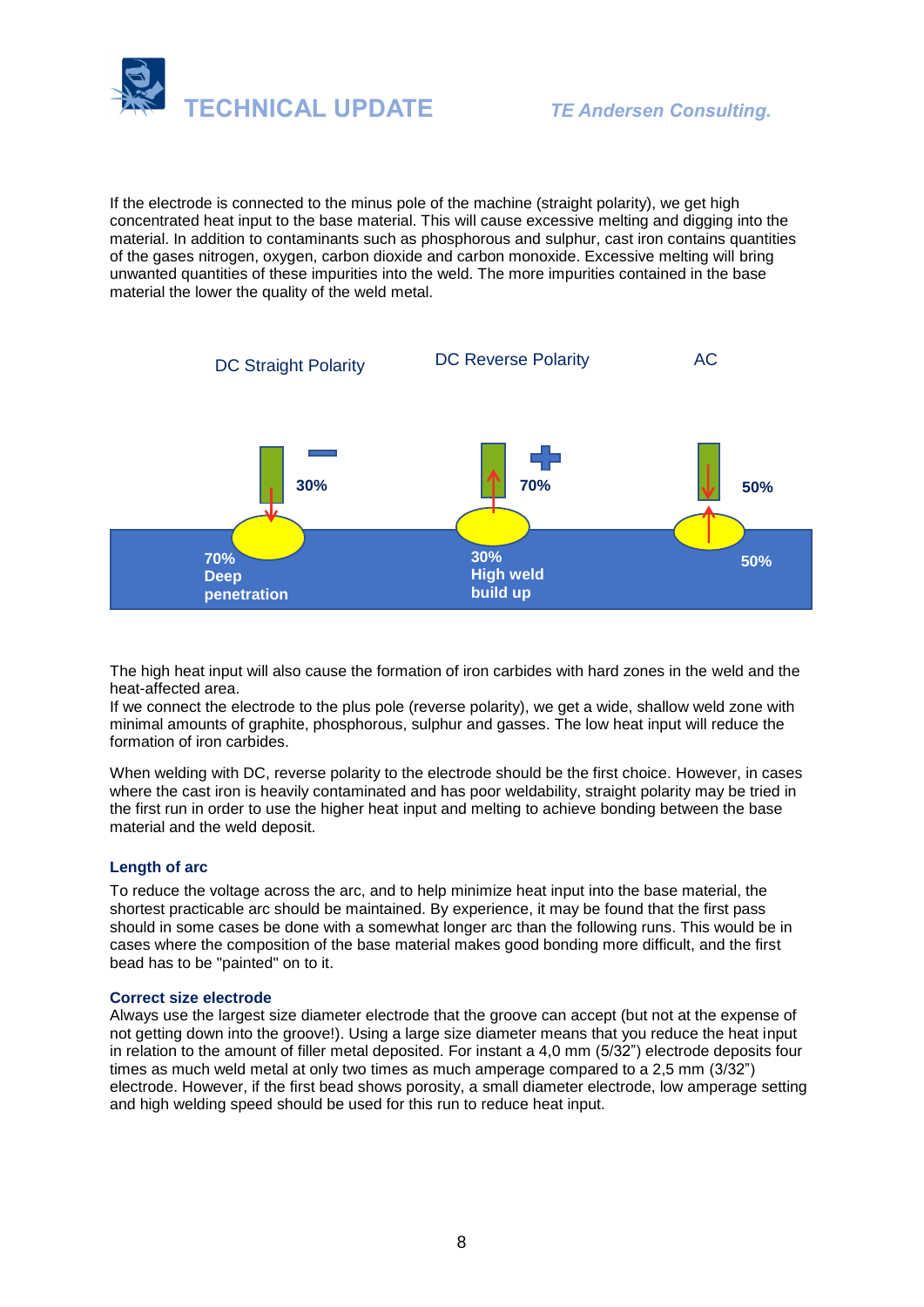

#### **The welding**

Remember that cast iron is very brittle, with only 1 - 2 % elongation. Should the shrink forces exceed the tensile strength of the cast iron it will crack. Hence, when welding it is crucial to the success of the operation that the heat input to the base material is kept to a minimum to avoid cracking. The way to achieve this is to avoid putting down long, continuous beads (as when welding mild steel), and instead to weld short, straight stringer beads of maximum length 25 mm (1") at a time. Weaving should be avoided or kept to the minimum required and only to "wash out" the deposit and to catch the sides of the groves.



Do not wave in excess of one-half electrode diameter to each side of the direction of the weld. When each bead of 25 mm (1") has been deposited, fill the crater and withdraw the electrode a little backward on the bead before breaking the arc.

While the bead is still hot, peen it with a round-nosed peen hammer. Since the casting is quite rigid, the filler metal must be ductile. Peening the bead immediately after depositing will stretch it to accommodate some dimensional change in the weld area, and will provide some stress relief.



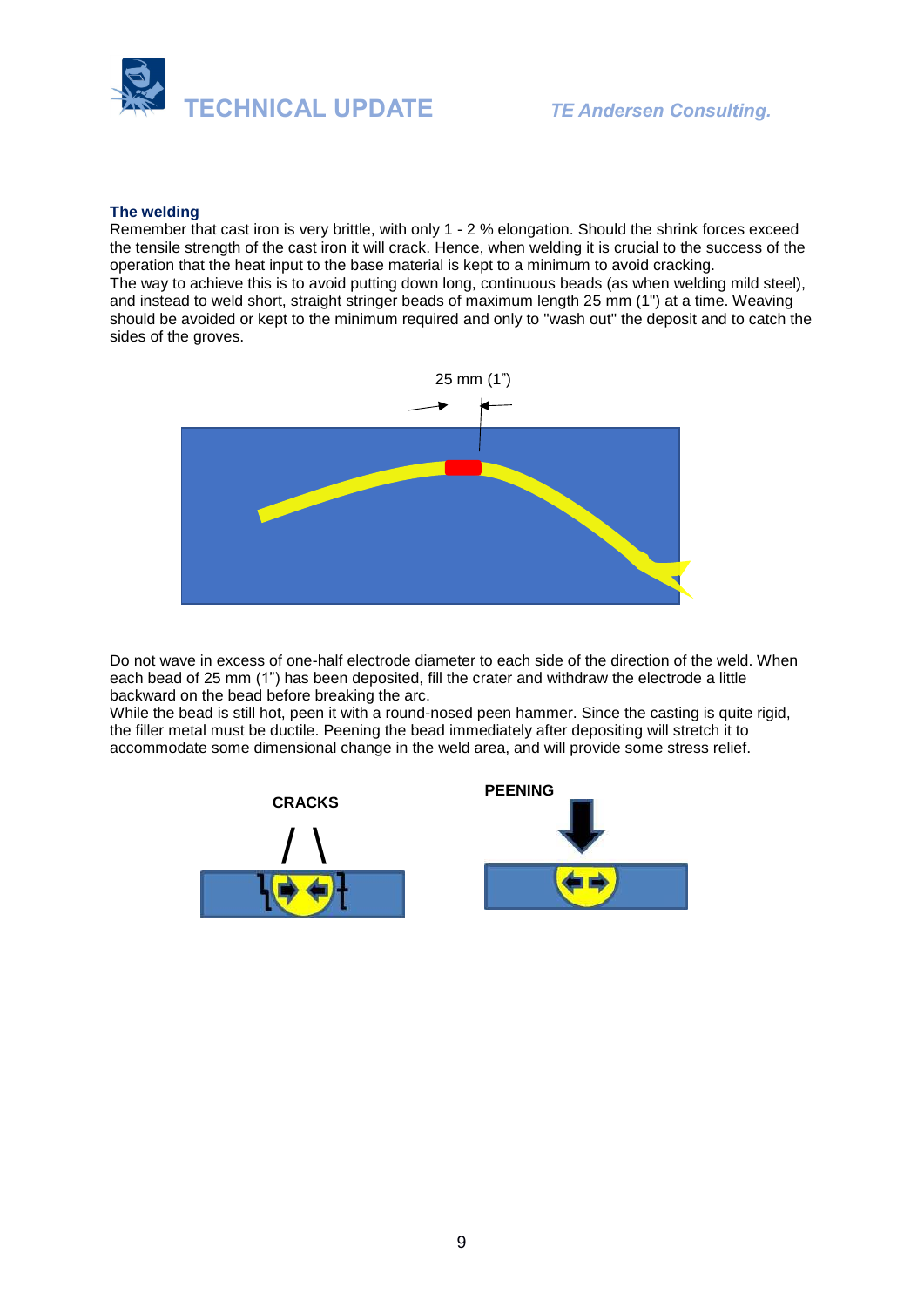

Always peen from the crater back to the starting point. Use rapid moderate blows; just hard enough to leave a slight indent on the weld deposit is usually sufficient. Too heavy blows may cause cracks, while too light peening will have little or no effect in relieving stresses.

After the initial bead has been deposited and peened, the next bead should not be put down until the bare hand can be laid alongside the first bead with comfort. If you burn yourself, it is too hot to go on with the welding. Take your time; do not spoil your work by trying to rush it.

Sometimes more than one short run can be done at a time, but only when the length to be welded is considerable, and the beads can be spaced well away from each other to prevent heat build-up. This technique is called skip-welding and speeds up the work considerably:



#### **A way to reduce shrinkage stress**

In order to reduce the shrinkage stresses, do not put down a complete root bead first, before proceeding to build up. "Stack" the beads stepwise as shown in the sketch, advancing each bead (starting always with the root bead) 25 mm (1") forward at a time. Take care to keep the heat down (hand warm before proceeding each new bead!) and hammer each bead while still hot. A small pneumatic hammer is suitable for this kind of job.



## **CONCLUSION**

Cast iron welding is demanding, but not impossible if one follows the above procedure and use electrodes of high quality.